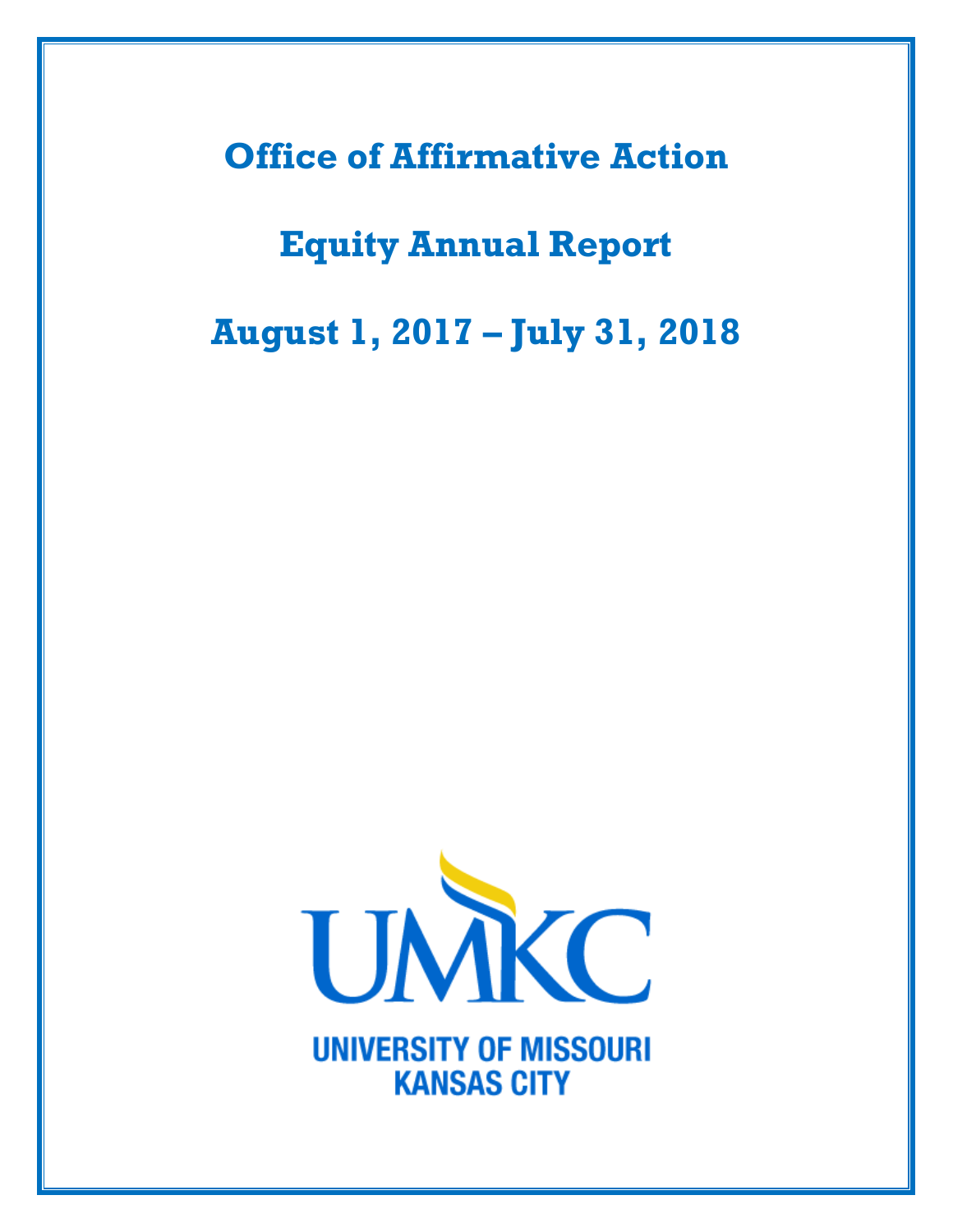March 1, 2019

Dear Members of the University of Missouri-Kansas City Community:

This Equity Annual Report presents data regarding alleged incidents of discrimination based on race, color, national origin, ancestry, religion, age, disability, protected veteran status, or any other status protected by applicable state or federal law reported to the University of Missouri-Kansas City's Office of Affirmative Action ("OAA") during the Reporting Period between August 1, 2017, and July 31, 2018,<sup>1</sup> as well as incidents of discrimination based on sex reported to external agencies. This Annual Report does not include internal Reports of discrimination based on sex, gender, gender identity, gender expression, pregnancy, or sexual orientation, as those Reports are contained within OAA's [Title IX Annual Report.](https://info.umkc.edu/title9/) Tracking such data allows OAA to monitor UMKC's campus climate over time and to continue identifying opportunities for further training, education, and ongoing efforts to help prevent discrimination and remediate its impact on the campus community. Further, OAA publishes this data in the interest of transparency, as well as individual and institutional accountability.

### *Applicable Policies*

OAA is tasked with enforcing the University of Missouri Collected Rules and Regulations [Chapter 600 Equal Employment/Educational Opportunity,](https://www.umsystem.edu/ums/rules/collected_rules/equal_employment_educational_opportunity/ch600/) which includes the following:

- Equal Employment/Educational Opportunity and Nondiscrimination Policy [\(CRR 600.010\)](https://www.umsystem.edu/ums/rules/collected_rules/equal_employment_educational_opportunity/ch600/600.010_equal_employment_educational_opportunity_policy)
- Equity Resolution Processes for Resolving Complaints of Discrimination, Harassment, and Sexual Misconduct:
	- Student or Student Organization [\(CRR 600.030\)](https://www.umsystem.edu/ums/rules/collected_rules/equal_employment_educational_opportunity/ch600/600.030_equity_resolution_process_for_resolving_complaints_of_harassment)
	- Faculty Member [\(CRR 600.040\)](https://www.umsystem.edu/ums/rules/collected_rules/equal_employment_educational_opportunity/ch600/600.040_equity_resolution_process_for_resolving_complaints_of_harassment)
	- Staff Member [\(CRR 600.050\)](https://www.umsystem.edu/ums/rules/collected_rules/equal_employment_educational_opportunity/ch600/chapter_600.050_equity_resolution_process_for_resolving_complaints)
	- UMKC Programs, Departments, Institutional Entities [\(CRR 600.060\)](https://www.umsystem.edu/ums/rules/collected_rules/equal_employment_educational_opportunity/ch600/600.060_equity_resolution_process_for_resolving_complaints)

# *Team Members*

OAA is staffed by a team of four individuals dedicated to [UMKC's Key Values](https://www.umkc.edu/chancellor/mission-vision.cfm) of Learning, Diversity, Integrity, Accountability, Respect, and Collaboration. Sybil Wyatt serves as the Associate Director, Title IX Coordinator, and Employee ADA Coordinator. Michael Garvin acts as OAA's Equity Specialist and KC Atchinson is OAA's Title IX Compliance Specialist; both are Deputy Title IX Coordinators and Senior Investigators. Christi Roeder supports OAA as Equity Assistant.

We encourage you to review this Equity Annual Report carefully and to visit UMKC's Affirmative Action website for more information: [https://info.umkc.edu/hr/affirmative-action/.](https://info.umkc.edu/hr/affirmative-action/)

Thank you,

 $\overline{a}$ 

Sybil Wyatt, J.D., M.A., M.S.

<sup>&</sup>lt;sup>1</sup>Not all incidents reported to OAA in this Reporting Period occurred during the same time period. For example, a report that was received in May 2018 may have described incidents occurring in May 2015.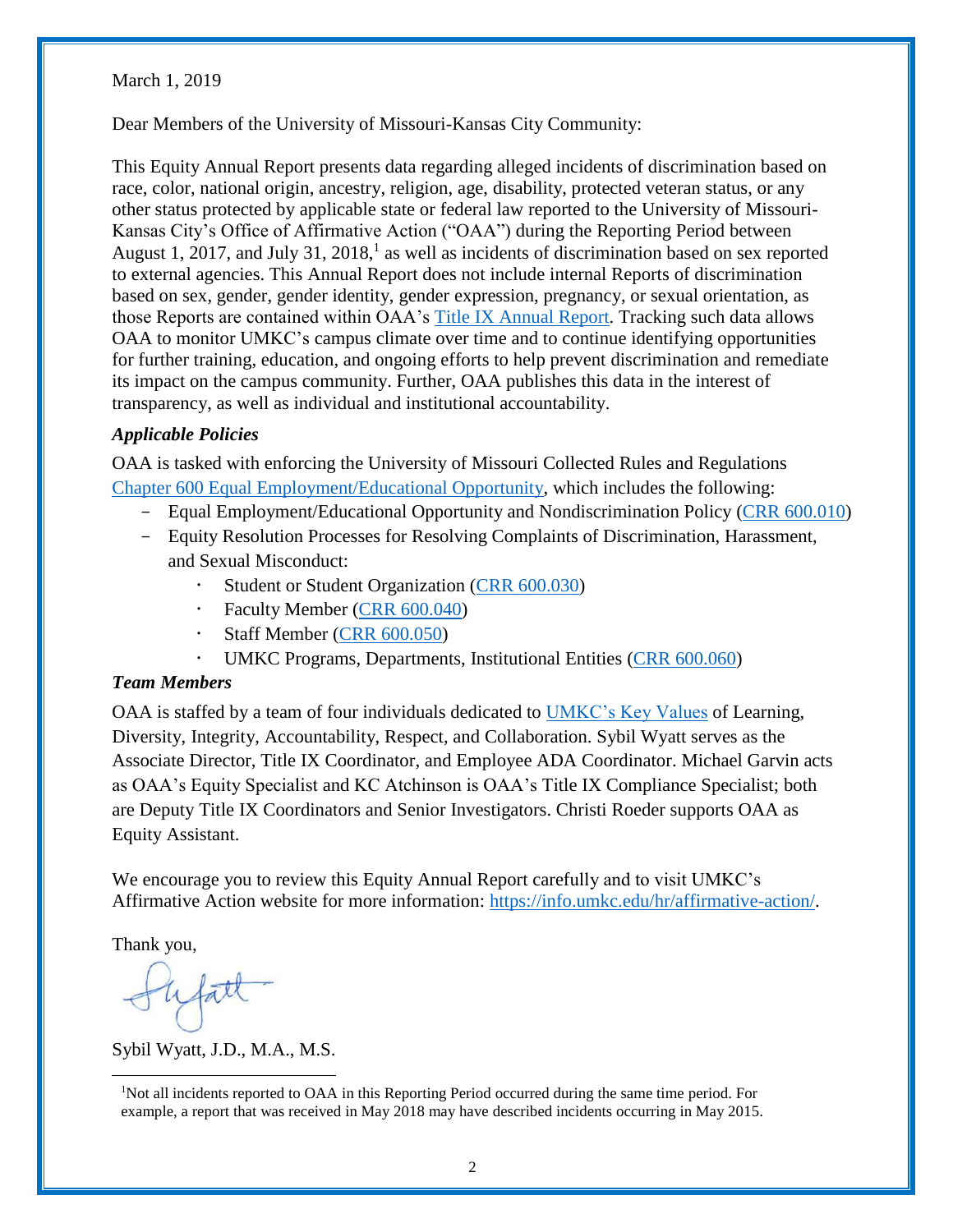## **Title IX Annual Report Guide**

In addressing alleged instances of discrimination, OAA follows and applies the definitions and processes stated in [Chapter 600.](https://www.umsystem.edu/ums/rules/collected_rules/equal_employment_educational_opportunity/ch600/) For purposes of this Annual Report, OAA provides the following definitions of terms contained within, as well as summaries of the resolution processes.<sup>2</sup>

# *Jurisdiction*

Jurisdiction of OAA is generally limited to conduct which occurs on University premises or at University-sponsored or University-supervised functions. However, the University may take appropriate action, including, but not limited to, the imposition of sanctions against students, faculty, staff, or University programs, departments, or institutional entities for conduct occurring in other settings, including off-campus in the following situations:

- In order to protect the physical safety of students, employees, visitors, patients or other members of the University community; or
- If there are effects of the conduct that interfere with or limit any person's ability to participate in or benefit from the University's educational programs, activities or employment.

If a Report alleges or a preliminary investigation or full Formal Investigation suggests that, in concert with a violation of [Chapter 600,](https://www.umsystem.edu/ums/rules/collected_rules/equal_employment_educational_opportunity/ch600/) a student, faculty, staff, or University program, department, or institutional entity also violated a separate University policy, OAA has the authority to investigate and take appropriate action regarding each of the alleged violations of [Chapter 600](https://www.umsystem.edu/ums/rules/collected_rules/equal_employment_educational_opportunity/ch600/) pursuant to the Equity Resolution Process. To note, OAA does not conduct criminal investigations, and this Annual Report does not classify criminal behavior.

# *Conduct Definitions*

**Discrimination**. Under [Chapter 600,](https://www.umsystem.edu/ums/rules/collected_rules/equal_employment_educational_opportunity/ch600/600.010_equal_employment_educational_opportunity_policy) conduct that is based upon an individual's race, color, national origin, ancestry, religion, sex, age, disability, protected veteran status, or any other status protected by applicable state or federal law that:

- Adversely affects a term or condition of employment, education, living environment or participation in a University activity; or
- Creates a hostile environment by being sufficiently severe or pervasive and objectively offensive that it interferes with, limits, or denies the ability to participate in or benefit from the University's educational programs, activities, or employment.

#### *Process Definitions*

 $\overline{a}$ 

**Incident**. An occurrence of alleged behavior that may constitute prohibited conduct under [Chapter 600.](https://www.umsystem.edu/ums/rules/collected_rules/equal_employment_educational_opportunity/ch600/)

**Report**. Information received by OAA stating that an individual or group has or may have experienced an incident(s) in violation of [Chapter 600.](https://www.umsystem.edu/ums/rules/collected_rules/equal_employment_educational_opportunity/ch600/)

**Formal Complaint**. When a Complainant requests a Formal Investigation by OAA of a Report of an alleged violation of [Chapter 600,](https://www.umsystem.edu/ums/rules/collected_rules/equal_employment_educational_opportunity/ch600/) the Report becomes a Formal Complaint.

<sup>&</sup>lt;sup>2</sup> Additional definitions are available by accessing [Chapter 600.](https://www.umsystem.edu/ums/rules/collected_rules/equal_employment_educational_opportunity/ch600/)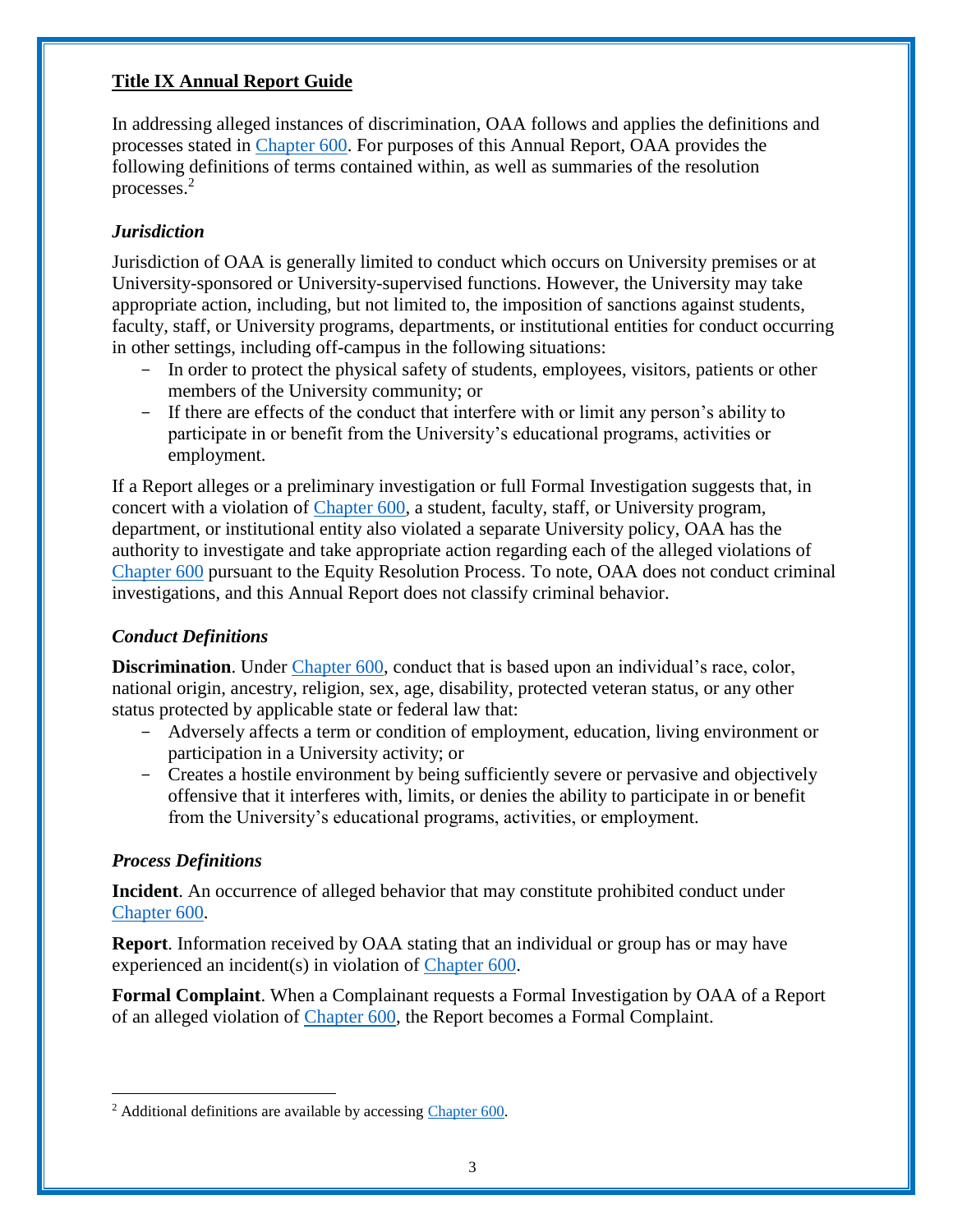**Retaliation**. Retaliation is any adverse action taken against an individual because of their participation in a protected activity such as making a good faith Report of discrimination or for participating in any investigation or proceeding under [Chapter 600.](https://www.umsystem.edu/ums/rules/collected_rules/equal_employment_educational_opportunity/ch600/) Individuals who retaliate will be subject to discipline.

**Complainant**. The individual alleged to have been subjected to conduct in violation of [Chapter](https://www.umsystem.edu/ums/rules/collected_rules/equal_employment_educational_opportunity/ch600/)  [600.](https://www.umsystem.edu/ums/rules/collected_rules/equal_employment_educational_opportunity/ch600/) In this Annual Report, the term Complainant is used to describe any individual or group who has allegedly experienced behavior that violates [Chapter 600,](https://www.umsystem.edu/ums/rules/collected_rules/equal_employment_educational_opportunity/ch600/) whether or not they choose to pursue a Formal Complaint against the Respondent; it is a general term that applies when a Report is received by OAA, regardless of how a Report is resolved.

**University as Complainant**. The University may serve as the Complainant when the individual or group alleged to have been subjected to conduct in violation of [Chapter 600](https://www.umsystem.edu/ums/rules/collected_rules/equal_employment_educational_opportunity/ch600/) chooses not to act as the Complainant in the Equity Resolution Process or requests that the Report not be pursued. Multiple factors are considered by OAA in making this determination, including the following:

- Have there been other complaints of a similar nature against the Respondent?
- Are there multiple Respondents?
- Is the Complainant a minor?
- Does OAA have any other means of obtaining relevant evidence?

The presence of one or more of these factors may lead the University to serve as the Complainant. When OAA determines that it cannot honor a Complainant's request for no further action, OAA will inform the Complainant and will share the reasoning. In such cases, OAA will only share information on a need-to-know basis.

**Respondent**. The individual or entity alleged to have violated [Chapter 600.](https://www.umsystem.edu/ums/rules/collected_rules/equal_employment_educational_opportunity/ch600/) In this Annual Report, the term Respondent is used to describe all individuals or entities that are reported to have violated policy, regardless of whether or not there is a full Formal Investigation.

**Parties**. The Complainant and the Respondent are collectively referred to as the Parties.

**Policy Violation**. The classification of a Report into a specific behavior under [Chapter 600.](https://www.umsystem.edu/ums/rules/collected_rules/equal_employment_educational_opportunity/ch600/)

**Interim Remedies/Measures**. OAA may provide academic, housing, safety, and/or employment assistance to Complainants or Respondents during the Equity Resolution Process. Interim remedies/measures may include:

- Expedited access to Counseling Services and/or Student Health and Wellness; assistance in setting up an initial appointment
- Assisting the Complainant in notifying law enforcement authorities, when applicable
- Issuance of a No Contact Directive to the Parties
- Safety assistance, i.e., security escorts, increased patrols, etc.
- Transportation assistance if available
- Academic accommodations made with agreement of the appropriate faculty who will not be informed of the specific reason for the request without permission of the requesting Party; these accommodations may include rescheduling exams and assignments, providing alternative course completion options, changes in class schedule, etc.
- Referring the Parties to academic support services, such as tutoring
- Changes in the work schedules or job assignments of the Parties
- Housing modifications or assistance from University staff to complete relocation
- Limiting an individual or organization's access to certain UMKC facilities or activities or the issuance of a No Trespass Directive
- Assisting an individual with a voluntary leave of absence from the University
- Interim suspension of the Respondent from housing, classes, the University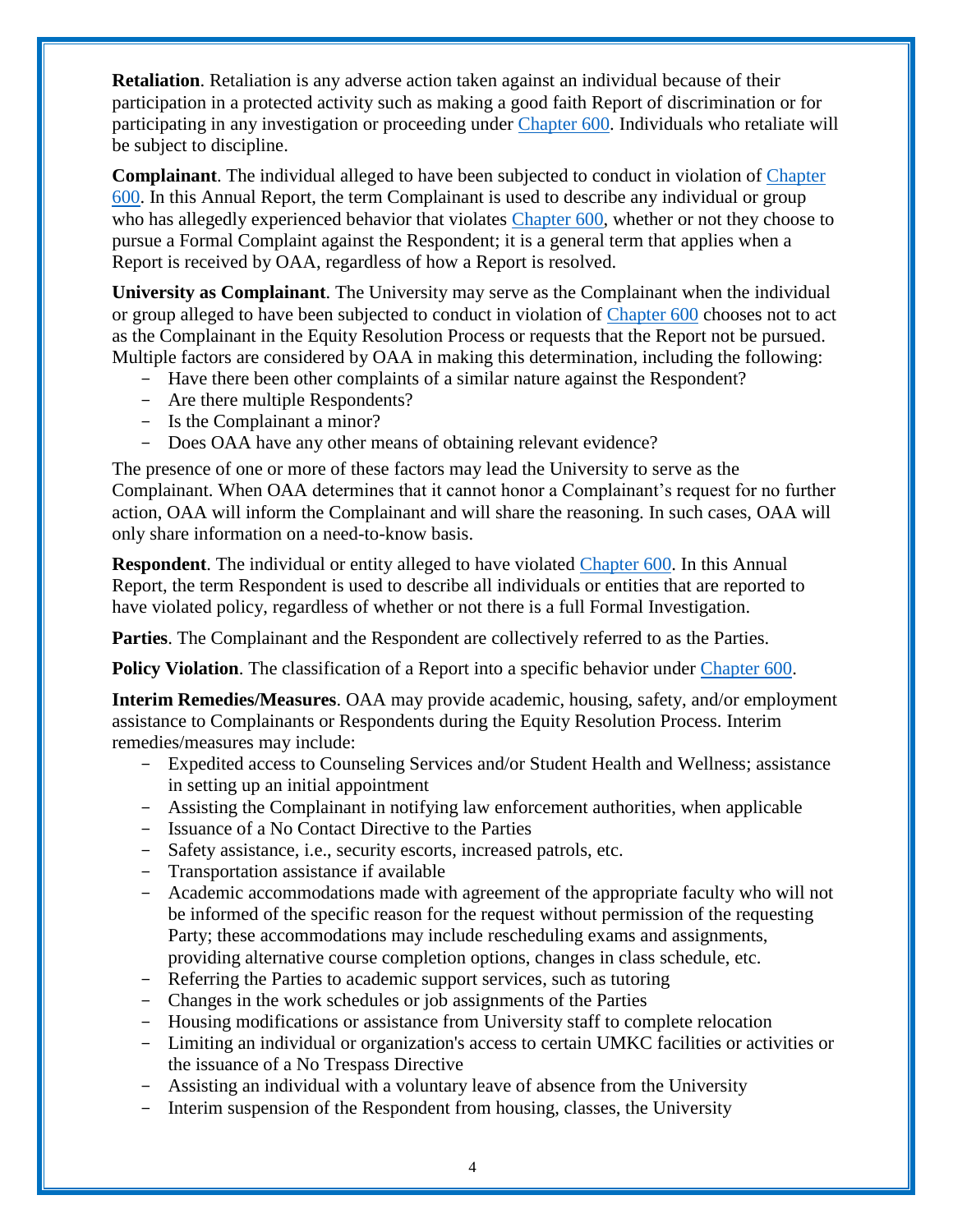campus/facilities/events, and/or all other University activities or privileges for which the Respondent might otherwise be eligible per [Chapter 600,](https://www.umsystem.edu/ums/rules/collected_rules/equal_employment_educational_opportunity/ch600/) when the Title IX Coordinator/Equity Officer believes from the available information that the presence of the Respondent on campus would seriously disrupt the University or constitute a danger to the health, safety, or welfare of members of the University community.

#### *Equity Resolution Processes*

**Equity Resolution Process**. The process by which Reports and Formal Complaints are resolved by OAA, as outlined in [Chapter 600.](https://www.umsystem.edu/ums/rules/collected_rules/equal_employment_educational_opportunity/ch600/)

**Preliminary Inquiry/Investigation**. Upon receiving a Formal Complaint, OAA conducts a preliminary inquiry/investigation. The purpose of the preliminary inquiry/investigation is to gather enough information to make a threshold decision regarding whether the Formal Complaint describes a possible violation of [Chapter 600.](https://www.umsystem.edu/ums/rules/collected_rules/equal_employment_educational_opportunity/ch600/) If the Formal Complaint describes a possible violation, OAA will commence the Equity Resolution Process and provide appropriate interim remedies/measures. If the Formal Complaint does not describe a possible violation of [Chapter](https://www.umsystem.edu/ums/rules/collected_rules/equal_employment_educational_opportunity/ch600/)  [600,](https://www.umsystem.edu/ums/rules/collected_rules/equal_employment_educational_opportunity/ch600/) the matter will be referred to the appropriate University department/unit for resolution. Under those circumstances, OAA may counsel an individual or entity and/or suggest monitoring or training opportunities to correct inappropriate behavior that does not rise to the level of a violation under [Chapter 600.](https://www.umsystem.edu/ums/rules/collected_rules/equal_employment_educational_opportunity/ch600/)

**Investigation**. A fact- and information-gathering process during which an Investigator interviews parties and witnesses and collects evidence in various forms. A full Formal Investigation is initiated after a Formal Complaint is submitted to OAA by a Complainant, or after OAA determines the University will act as the Complainant.

**Conflict Resolution**. The Complainant and/or Respondent may request Conflict Resolution, or mediation of a Formal Complaint, at any time during the Equity Resolution Process, including during the preliminary inquiry/investigation. Upon receiving such a request, or of their own accord, OAA will determine if mediation is appropriate, based upon the willingness of the Parties, the nature of the conduct at issue, and the likelihood of reaching a resolution through mediation. Conflict Resolution is often used for less serious, yet still inappropriate behaviors and is encouraged as an alternative to an Administrative Resolution or Hearing Panel Resolution.

**Summary Resolution**. A Summary Resolution, or dismissal of a Formal Complaint, may be utilized upon a determination by the Title IX Coordinator/Equity Officer (TIXC/EO) that there is an insufficient basis to proceed with the Equity Resolution Process, based on the TIXC/EO's review of the information gathered during a full Formal Investigation. If the TIXC/EO dismisses the Formal Complaint, then the process will end and the Parties will be sent written notification of the determination. The TIXC/EO may counsel the Respondent and/or suggest monitoring or training opportunities to correct for inappropriate behavior that does not rise to the level of a violation of [Chapter 600.](https://www.umsystem.edu/ums/rules/collected_rules/equal_employment_educational_opportunity/ch600/) The Complainant may request reconsideration of the Summary Resolution as outlined in [Chapter 600.](https://www.umsystem.edu/ums/rules/collected_rules/equal_employment_educational_opportunity/ch600/)

**Administrative Resolution**. Following a full Formal Investigation, a determination on the merits of the Formal Complaint is made by the Title IX Coordinator/Equity Officer (TIXC/EO). With an Administrative Resolution, the TIXC/EO makes a finding as to whether or not a Respondent is responsible for each alleged violation of [Chapter 600.](https://www.umsystem.edu/ums/rules/collected_rules/equal_employment_educational_opportunity/ch600/) If a Respondent is found responsible for any or all violations, sanctions are determined as outlined in [Chapter 600.](https://www.umsystem.edu/ums/rules/collected_rules/equal_employment_educational_opportunity/ch600/)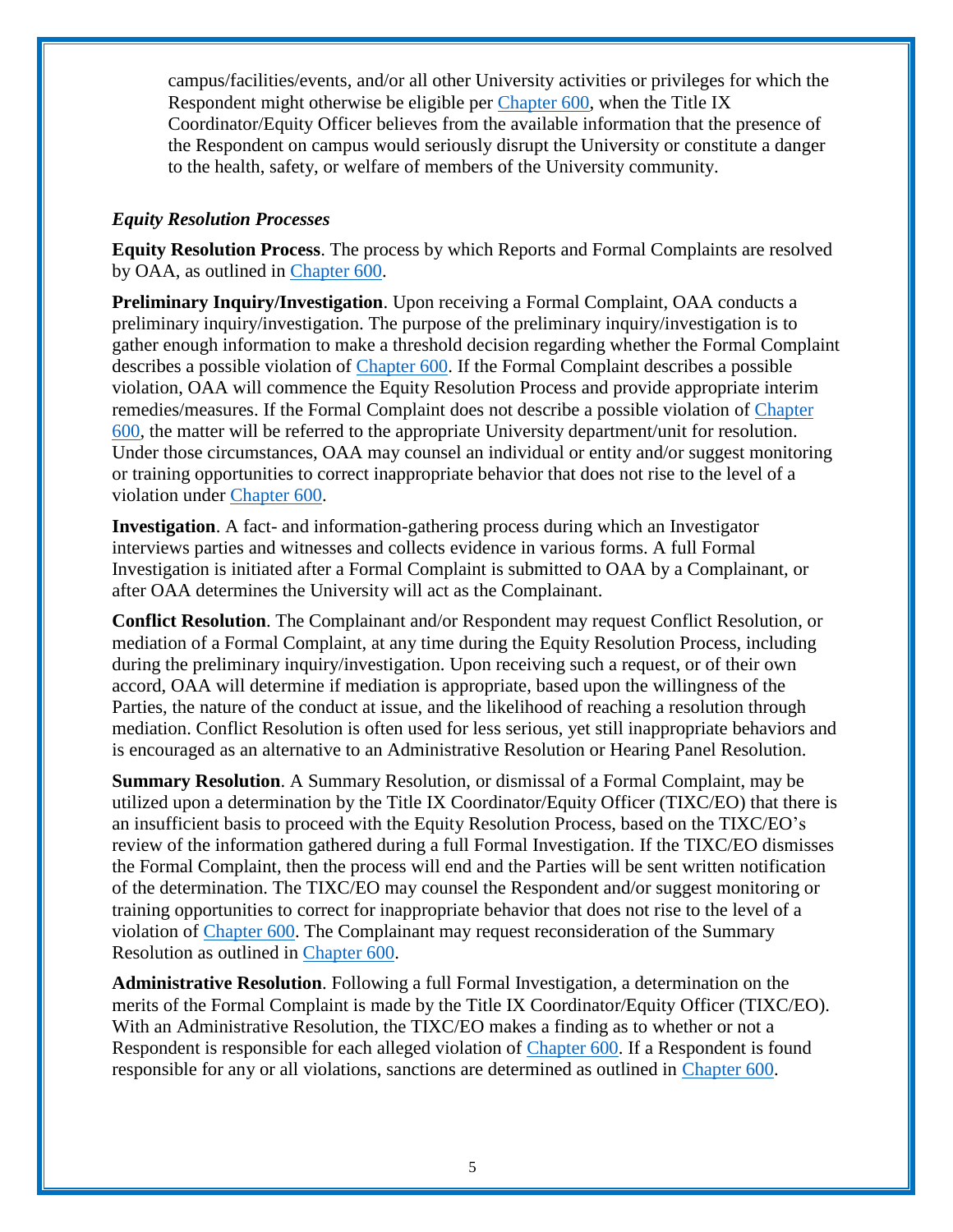**Hearing Panel Resolution**. Following a full Formal Investigation, a determination on the merits of the Formal Complaint is made through a Hearing Panel Resolution, a process by which three trained staff/faculty panelists make a finding as to whether a Respondent is responsible for each of the alleged policy violations. If a Respondent is found responsible for any or all violations, sanctions are determined as outlined in [Chapter 600.](https://www.umsystem.edu/ums/rules/collected_rules/equal_employment_educational_opportunity/ch600/)

## *Reports of Discrimination*

**Self-Report.** Individuals are encouraged to contact OAA to report any behavior that may be in violation of [Chapter](https://www.umsystem.edu/ums/rules/collected_rules/equal_employment_educational_opportunity/ch600/) 600. OAA will connect them to resources, explain their rights and options, and assist them in determining next steps. Students, employees, volunteers, and visitors of the University who have experienced any form of discrimination or harassment are encouraged to promptly make a Report to OAA at (816) 235-1323 or via the Equity Online Report at [https://info.umkc.edu/title9/affirmative-action-discrimination-report/.](https://info.umkc.edu/title9/affirmative-action-discrimination-report/) Individuals may also contact Sybil Wyatt, Associate Director of Affirmative Action, at (816) 235-6910 or [wyattsb@umkc.edu.](mailto:wyattsb@umkc.edu)

**Third-Party Report**. A Report received by OAA from an individual who is not the Complainant. The reporter may be a University employee, a student, or any individual who has directly witnessed the discrimination or themselves received a report of conduct that may be in violation of [Chapter 600.](https://www.umsystem.edu/ums/rules/collected_rules/equal_employment_educational_opportunity/ch600/600.010_equal_employment_educational_opportunity_policy) Third-party Reports may be made using the contact information noted above.

**External Report**. A complaint received by OAA from an external agency, such as the Equal Employment Opportunity Commission (EEOC) or the Missouri Commission on Human Rights (MCHR), is considered an External Report and a Formal Complaint.

**False Report**. [Chapter 600](https://www.umsystem.edu/ums/rules/collected_rules/equal_employment_educational_opportunity/ch600/) prohibits false reporting. False reporting is a serious offense subject to appropriate disciplinary action ranging from probation up to and including expulsion or termination. A false report is a Report made in bad faith that is intentionally false. A determination that a Report of discrimination or harassment is false can be made only if the evidence establishes that the Report was intentionally false, and no act of discrimination was either committed or attempted. OAA can only decide that a Report is false after conducting a thorough investigation. An erroneous Report made in good faith is not considered a false report. Failure to find that a policy violation occurred does not mean that the Report was false, as simply because the University finds that an individual is not responsible for an alleged policy violation does not mean that the underlying Report was false. The determination that a Report is false must be supported by evidence that discrimination did not occur.

# *Requests for Confidentiality*

OAA is committed to protecting the privacy of all individuals involved in a Report of discrimination. However, it is important to note that privacy and confidentiality are not the same thing, and absolute confidentiality is not always possible, especially in cases where the University must take action to protect the safety of others.

**Privacy**. Privacy refers to the discretion that OAA will exercise in the course of the Equity Resolution Process. OAA may share information with a limited number of University employees on a need-to-know basis in order to assist in the assessment, investigation, and resolution of a Report or Formal Complaint. As a general rule, it is the practice of OAA not to disclose information about a Report or Formal Complaint to anyone who is not a Party to the Report or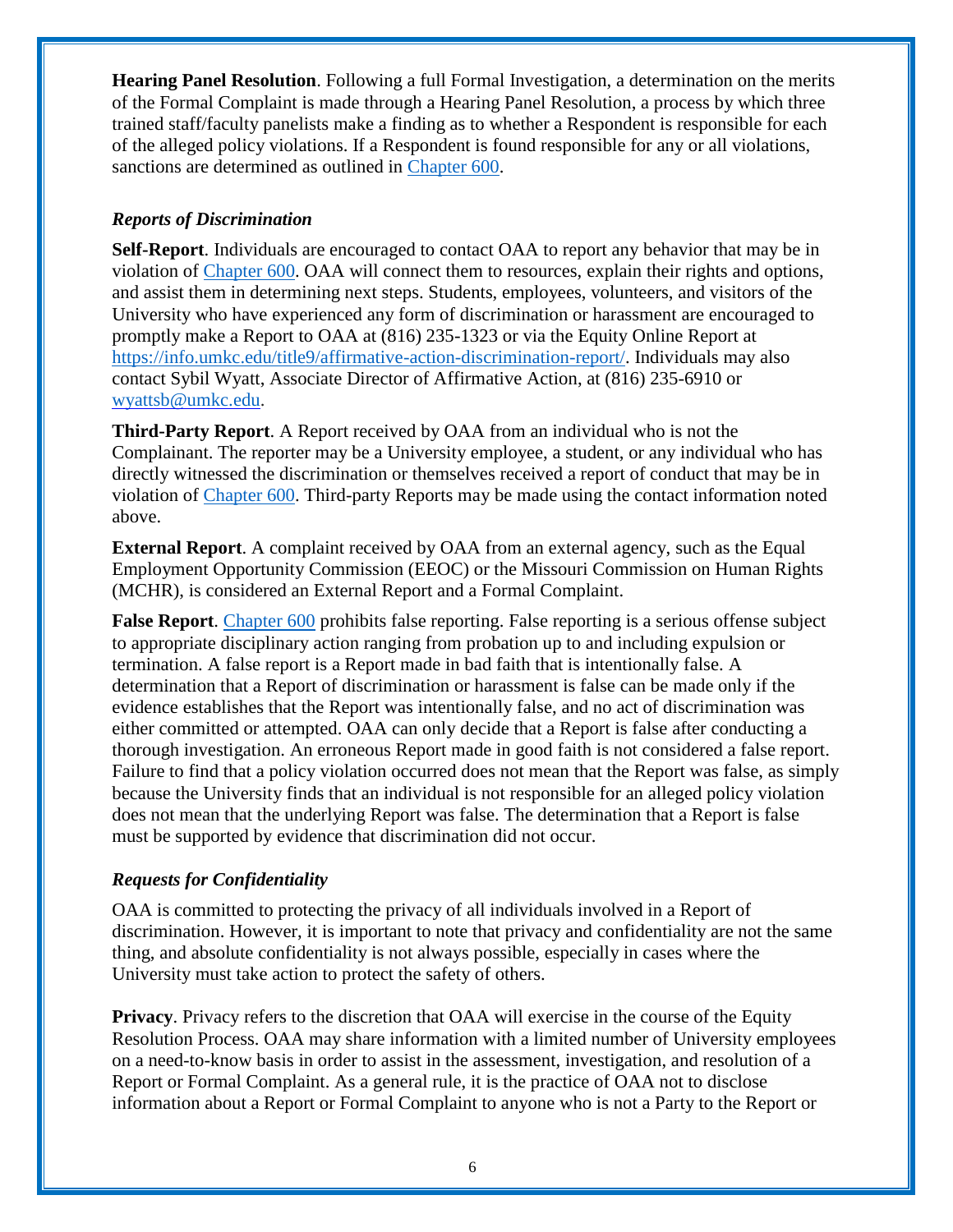Formal Complaint or is not directly involved in the Equity Resolution Process. However, there are exceptions:

- In order to meet UMKC's legal obligations to provide a safe and nondiscriminatory environment for the campus community as a whole, OAA may override a request for confidentiality, anonymity, or a request to not investigate or take action and pursue an investigation with the University acting as the Complainant. In this instance, OAA will make every effort to communicate with the Parties involved as to the information that may need to be disclosed, to whom, and why. OAA will also work with the Parties to maximize their safety and privacy to the extent possible.
- It may also be necessary to disclose a limited amount of information when arranging accommodations or interim measures following a Report, even if an individual does not want to file a Formal Complaint. For example, if an interim measure/remedy involves an action on the part of Respondent, OAA must provide enough information to give that individual notice and a minimal reason for the request.

**Confidentiality**. Some offices at the University operate in a confidential manner, including [Violence Prevention &](https://info.umkc.edu/vpr/) Response, [Student Health and Wellness,](https://info.umkc.edu/studenthealth/) [Counseling Services,](https://www.umkc.edu/counselingcenter/) the [Faculty Ombudsperson,](https://info.umkc.edu/help/ombuds/) and the [Staff Ombudsperson.](https://info.umkc.edu/help/ombuds/) When an individual shares information with an employee in a confidential role at UMKC, the employee will not disclose the information without the individual's express permission to do so, unless required by ethical or legal obligations, such as a court order, subpoena, or expression of danger to oneself or others.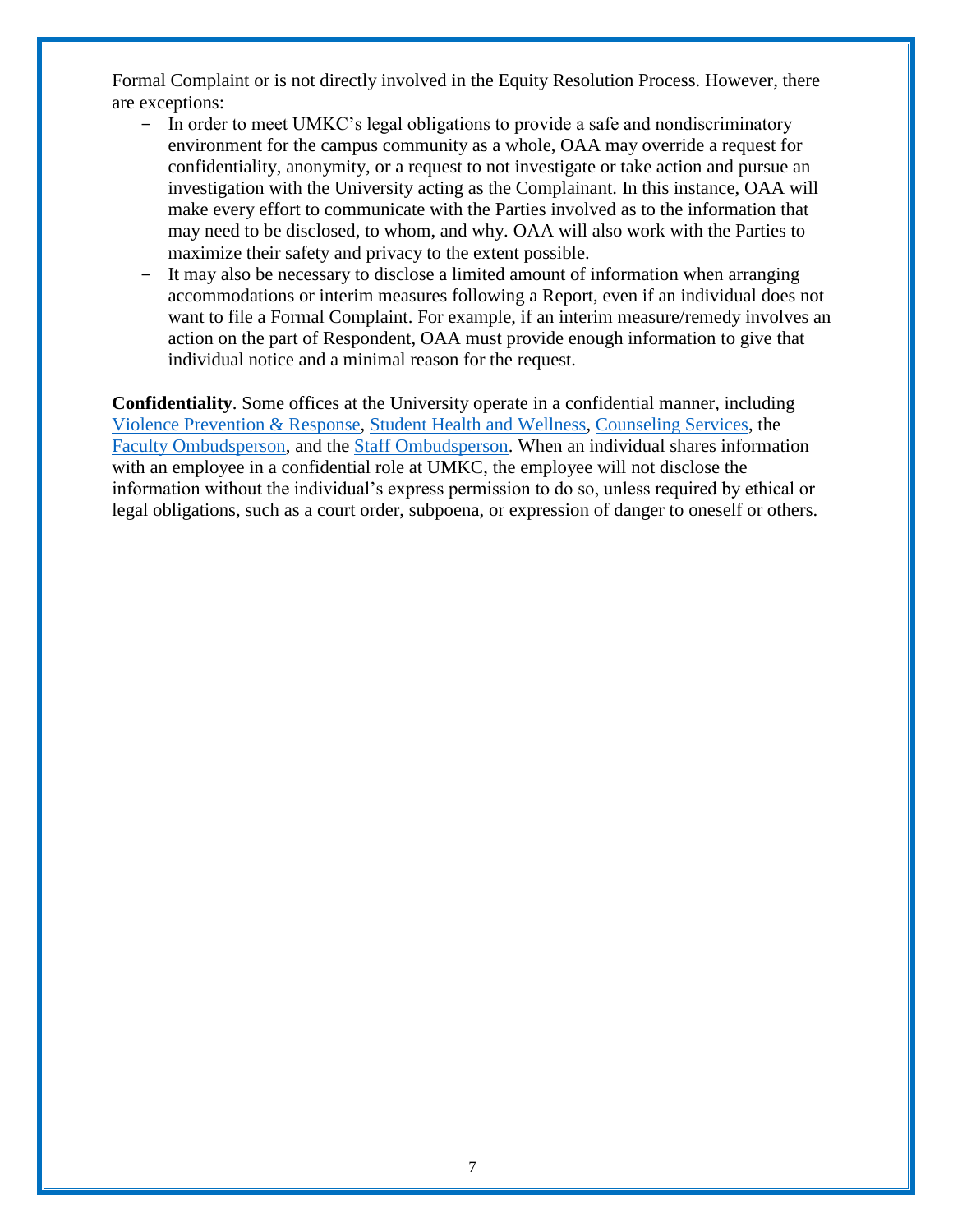# **Equity Annual Report Statistical Data**

#### *Reports Made to the Office of Affirmative Action*

Between August 1, 2017, and July 31, 2018, the Office of Affirmative Action received twohundred forty-two (242) Reports of discrimination, harassment, or retaliation. Of those Reports, twenty-four (24) were determined to be non-jurisdictional, or having a basis unrelated to [Chapter](https://www.umsystem.edu/ums/rules/collected_rules/equal_employment_educational_opportunity/ch600/)  [600.](https://www.umsystem.edu/ums/rules/collected_rules/equal_employment_educational_opportunity/ch600/) Of the remaining two-hundred eighteen (218) Reports, ninety-seven (97) were based on discrimination against Complainants due to their race, color, national origin, ancestry, religion, age, disability, protected veteran status, and/or any other status protected by applicable state or federal law, or discrimination based on sex but reported to OAA by an external agency.

- Race: 41 Reports
- Disability: 37 Reports
- Religion: 6 Reports
- Color: 4 Reports
- National Origin: 4 Reports
- Sex: 3 Reports
- Age: 2 Reports



To note, OAA received zero (0) Reports of false reporting.